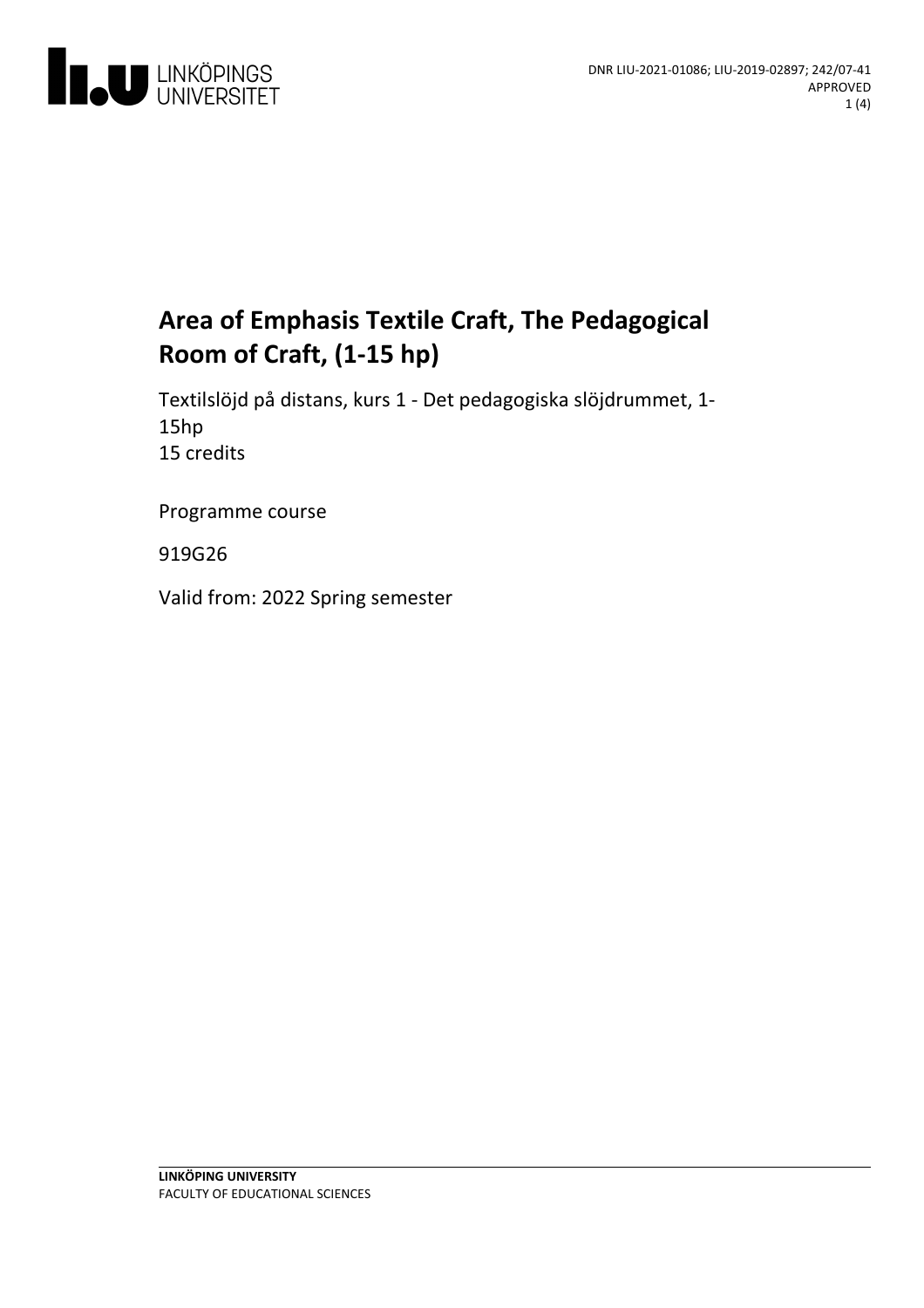| Determined by                                                                       | Main field of study                        |                                      |
|-------------------------------------------------------------------------------------|--------------------------------------------|--------------------------------------|
| The Board of Educational Science                                                    | No main field of study                     |                                      |
| Date determined                                                                     | Course level                               | <b>Progressive</b><br>specialisation |
| 2015-05-07                                                                          | First cycle                                | G <sub>2</sub> X                     |
| <b>Revised by</b>                                                                   | Disciplinary domain                        |                                      |
| Course Syllabus Board at the Faculty of Other fields<br><b>Educational Sciences</b> |                                            |                                      |
| <b>Revision date</b>                                                                | Subject group                              |                                      |
| 2021-03-08; 2019-09-10; 2021-03-12                                                  | Educational Sciences/Practical<br>Subjects |                                      |
| <b>Offered first time</b>                                                           | Offered for the last time                  |                                      |
| 2015                                                                                |                                            |                                      |
| <b>Department</b>                                                                   | <b>Replaced by</b>                         |                                      |
| Institutionen för kultur och samhälle                                               |                                            |                                      |

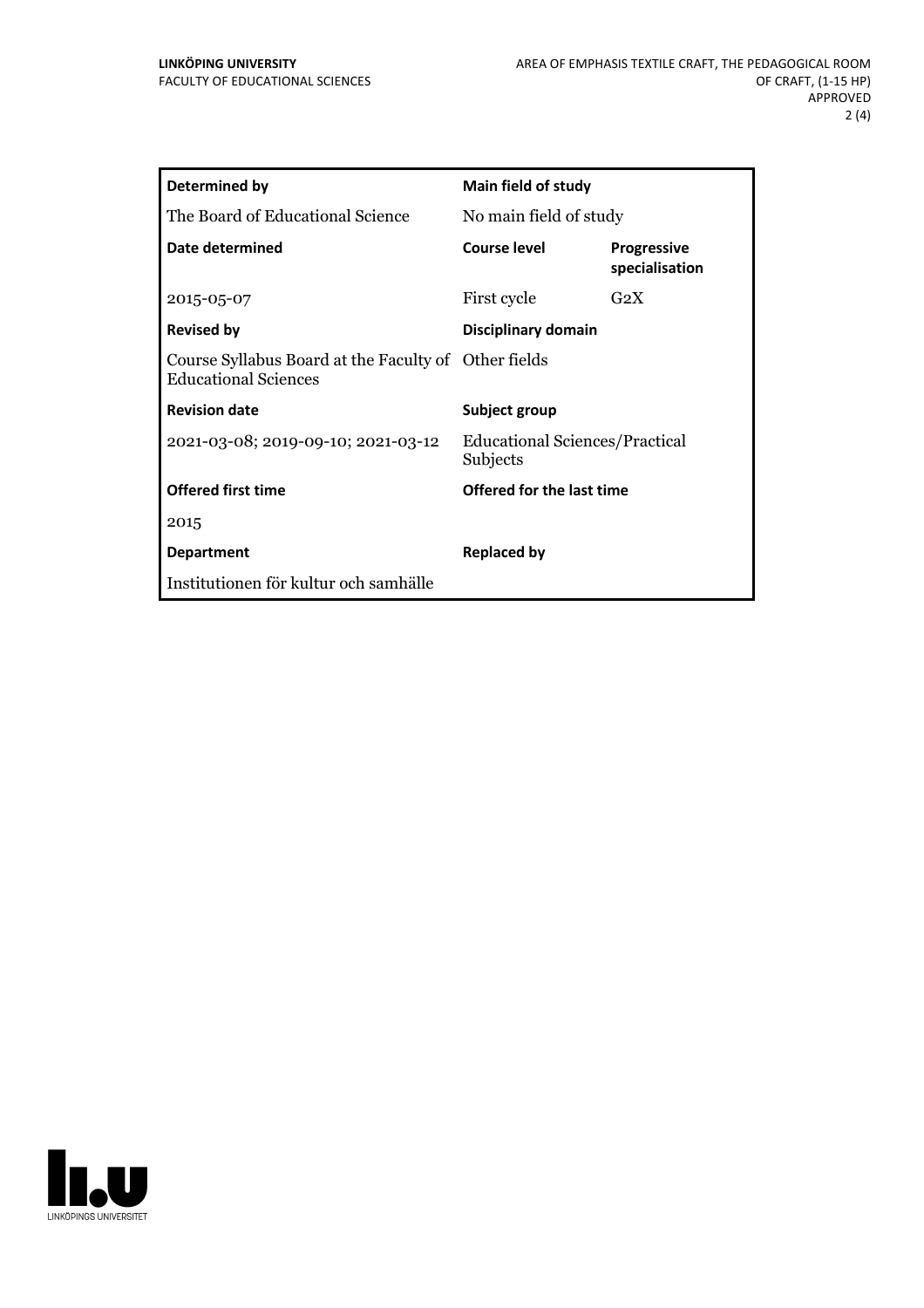# Course offered for

VAL II -Professional Qualification Course for Teachers

#### Examination

Applies to all courses regardless of grading scale.

Students failing an exam covering either the entire course or part of the course two times are entitled to have a new examiner appointed for the reexamination.

If the course has a three-graded grading scale (U - VG), following applies:

Students who have passed an examination may not retake it in order to improve their grades.

The following applies to courses that include a compulsory component:

If special circumstances prevail, and if it is possible with consideration of the nature of the compulsory component, the examiner may decide to replace the compulsory component with another equivalent component.

If the LiU coordinator for students with disabilities has granted a student the right to an adapted examination for a written examination in an examination hall, the student has the right to it.

If the coordinator has recommended for the student an adapted examination or alternative form of examination, the examiner may grant this if the examiner assesses that it is possible, based on consideration of the course objectives.

An examiner may also decide that an adapted examination or alternative form of examination if the examiner assessed that special circumstances prevail, and the examiner assesses that it is possible while maintaining the objectives of the course.

### Grades

Three-grade scale, U, G, VG